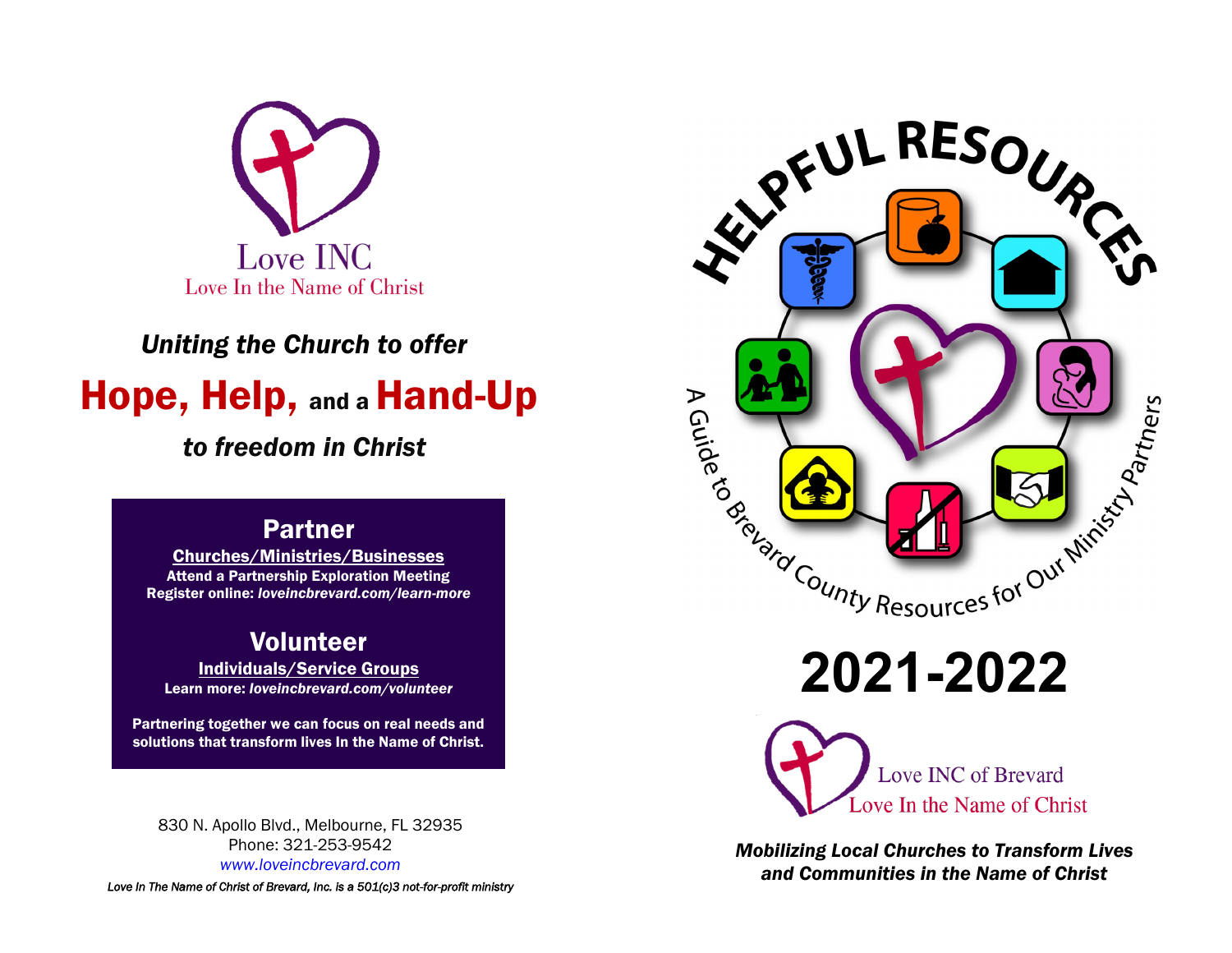## Corrections or suggestions?

Please submit changes or suggested additions to the information provided in this guide to Love INC via email: Resources@LoveINCBrevard.com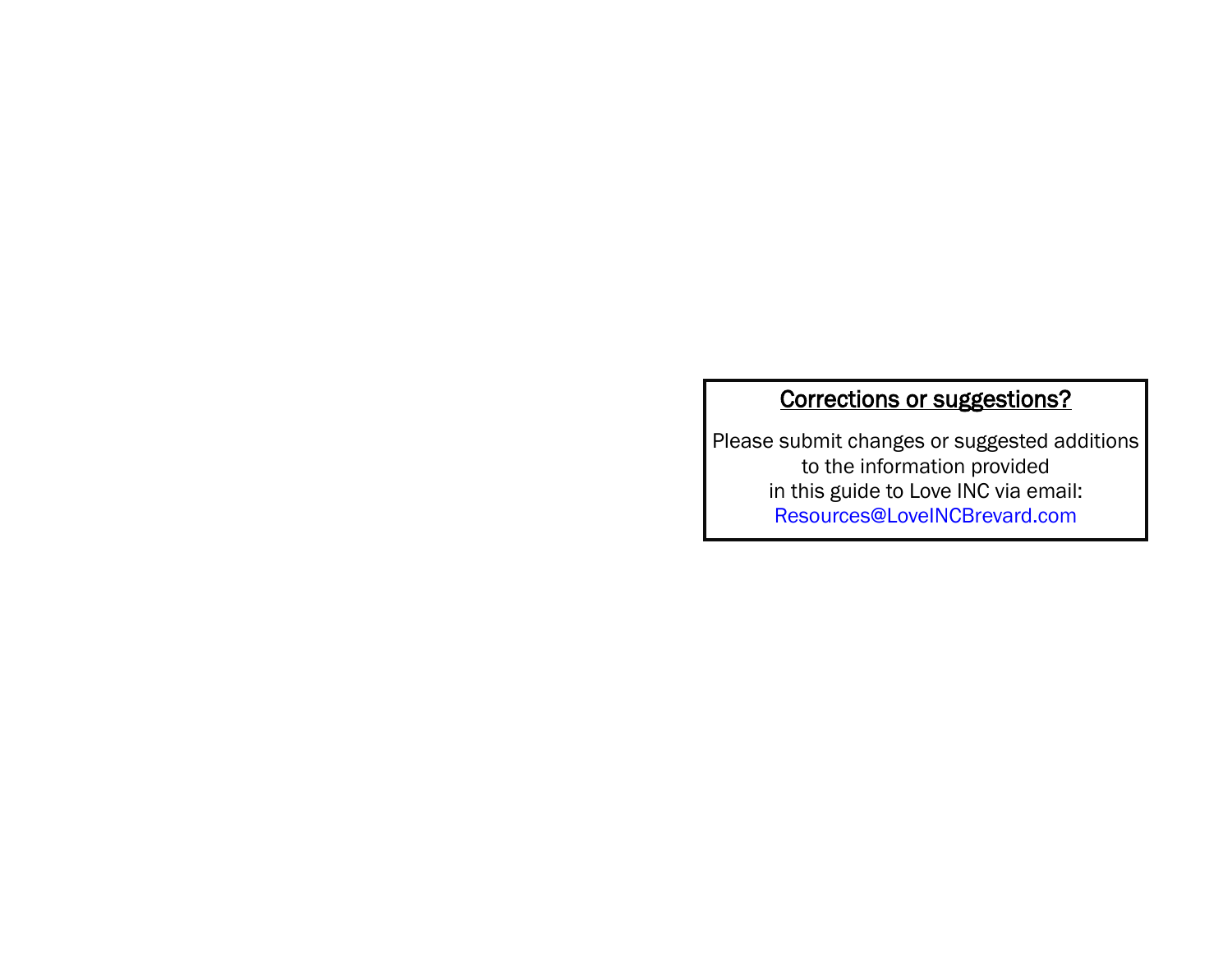## Elder Help Resources *(Continued)*

| <b>Florida Elderly Mortgage Assistance Program (ELMORE)</b><br>floridaELMORE.org<br>Up to \$50,000 of assistance for eligible senior homeowners in Florida with<br>reverse mortgages and facing foreclosure due to non-payment of property-<br>related expenses (property taxes, homeowners insurance, homeowners and/or<br>condo association fees); specific income, hardship, residence requirements<br>Monday - Friday 9 am - 7 pm | 800-601-3534<br>call for information                                      |
|---------------------------------------------------------------------------------------------------------------------------------------------------------------------------------------------------------------------------------------------------------------------------------------------------------------------------------------------------------------------------------------------------------------------------------------|---------------------------------------------------------------------------|
| <b>Helping Seniors Information Hotline</b><br>helpingseniorsofbrevard.info<br>Information Specialists provide care management and referral assistance, for<br>Brevard County inbound callers, at no charge, helping take problems through<br>solutions on topics from housing, transportation, health, Medicare/Medicaid,<br>veteran needs, meals, and financial and legal issues                                                     | 321-473-7770                                                              |
| <b>One Senior Place</b><br>8085 Spyglass Hill Rd., Melbourne, FL 32940<br>Oneseniorplace.com<br>Free unbiased consultations for seniors with a knowledgeable care manager,<br>senior living options, including quality, affordable and responsible in-home senior<br>care                                                                                                                                                             | 321-731-6771                                                              |
| <b>SHINE - Wickham Park Senior Center</b><br>2785 Leisure Way, Melbourne, FL 32935<br>Trained volunteers assist with applying for Medicare, Medicaid, and health insur-<br>ance; prescription assistance program<br>Free service for individuals 65 years or older<br>Monday - Friday 9 am - 12 pm                                                                                                                                    | 800-963-5337<br>321-752-8080                                              |
| <b>Veterans' Resources</b>                                                                                                                                                                                                                                                                                                                                                                                                            |                                                                           |
| <b>Volunteers of America - Florida</b><br>4690 Lipscomb St. NE, Palm Bay, FL 32905<br>906 Peachtree St., Cocoa, FL 32922<br>Voaflorida.org<br>HUD-VASH Voucher program & public housing for Veterans and Veteran families<br>Also provides assistance with applying for VA and other public benefits<br>Monday - Friday 9 am - 5 pm                                                                                                   | To schedule an app't<br>321-684-7392<br>Palm Bay<br>321-631-2963<br>Cocoa |

Down The Road Thrift, Inc. 238 Peachtree St., Cocoa, FL 32922 10 am - 5 pm 321-344-0134 National Veterans' Homeless Support 1436 King St., Cocoa, FL 32922 *nvhs.us*  888-787-6847 321-208-7562

Call to be connected with help where you are

# 2021 HELPFUL RESOURCES GUIDE

## Resources Index

| <b>Relational Ministry - Love INC</b>                 | Page 1    |
|-------------------------------------------------------|-----------|
| <b>Pregnancy Resources</b>                            | Page 2    |
| <b>Domestic Violence &amp; Sexual Assault Help</b>    | Page 3    |
| <b>Substance Abuse &amp; Rehabilitation Resources</b> | Page<br>4 |
| Youth - Mental Health Counseling & Mentoring          | Page 5    |
| Safe Place & Runaway Help - For Teens & Children      | Page 5    |
| <b>Suicide Prevention</b>                             | Page 5    |
| <b>Homeless Help - For All</b>                        | Page 6    |
| <b>Cold Night Help - For All</b>                      | Page 8    |
| <b>Housing Resources</b>                              | Page 8    |
| <b>Rent - Utilities - Deposit Resources</b>           | Page 9    |
| <b>Food &amp; Clothing Resources</b>                  | Page 10   |
| <b>Transportation Resources</b>                       | Page 14   |
| <b>Employment Resources &amp; Job Clubs</b>           | Page 15   |
| <b>Medical, Dental &amp; Eye Care Resources</b>       | Page 16   |
| <b>Legal Service Resources</b>                        | Page 17   |
| <b>Elder Help Resources</b>                           | Page 18   |
| <b>Veterans' Resources</b>                            | Page 19   |

## *This guide is provided solely as a tool to help those who help people in need.*

*\_\_\_\_\_\_\_\_\_\_\_\_\_\_\_\_\_\_\_\_\_\_\_\_\_\_*

*Love INC of Brevard is not an authorized representative of the organizations listed in this guide, nor do we guarantee their services.*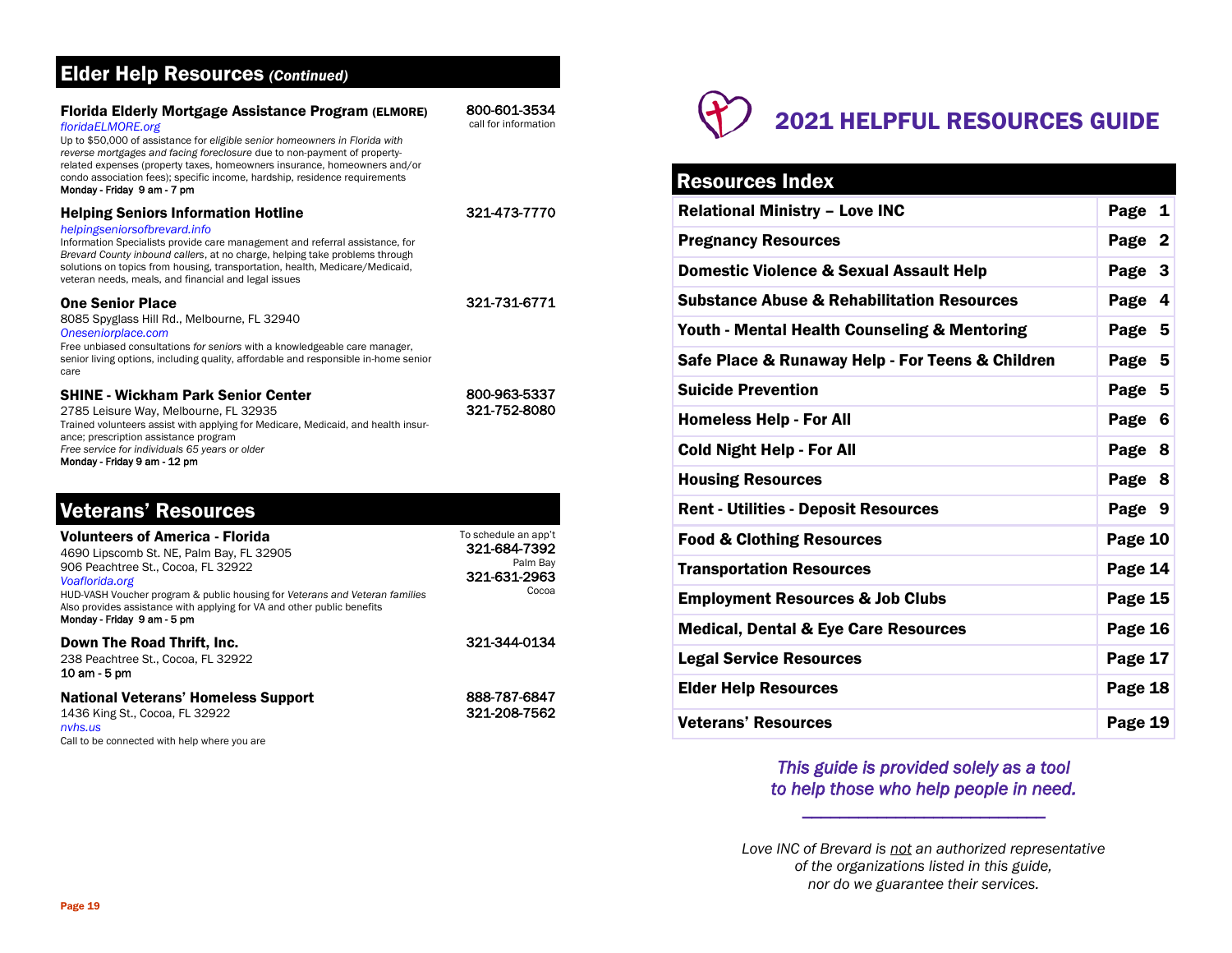## Relational Ministry — Love INC



#### Churches United in Offering Hope, Help, and a Hand-Up

Love INC partners with local churches, businesses, and agencies to walk alongside people in need to help them problem-solve during difficult times and determine how the Church and referring partners can help. Referrals to existing community resources may also be given.

Based upon volunteer and partner availability, Love INC *may* be able to provide:

- Clothing & Housewares Personal care items
- Transportation  **Minor home repairs & yard work**
- Furniture/appliances Mental health counseling
- Budget mentoring The Successive Characteristic Relational classes
- 

#### *Love INC is not an emergency resource and does not provide money for financial needs.*

## Want to learn more about serving people with compassion and dignity through collaboration?

*Redemptive Compassion©* is a six week study designed to train and empower individuals and churches in Brevard to effectively serve people in need making a transformational difference. In addition to assisting with material resources, we offer a free tool kit loan program from *Redemptive Compassion©* so partners may take the study in a small group setting. This tool kit includes DVDs, class handouts, a Leader Guide (for facilitator-led classes), and *Redemptive Compassion©* study guide books for loan or purchase.

Call Love INC to request a *Redemptive Compassion©* Tool Kit (321) 253-9542

## Legal Service Resources *(Continued)*

#### Older Floridians Legal Assistance Programs

Title III of the Older Americans Act makes funds available specifically for legal assistance to the elderly, 60 years of age and older; Helpline will identify the Title III Legal Services provider for a particular area

#### State of Florida Attorney General

#### *myfloridalegal.com*

Investigates and files civil actions for unfair methods of competition; unfair, unconscionable or deceptive trade practices, including, but not limited to, pyramid schemes; misleading franchise or business opportunities; travel scams; fraudulent telemarketing; and false or misleading advertising

#### 800-321-5366

800-963-5337 888-895-7873

866-966-7226 Citizen Services: 850-414-3990

Lemon Law Hotline *Myfloridalegal.com*

New or demonstrator vehicles sold or long-term leased that repeatedly fail to meet standards of quality and performance represented at time of purchase

> *Then they cried to the Lord in their trouble, And He brought them out of their distresses. He caused the storm to be still, So that the waves of the sea were hushed. Then they were glad because they were quiet, So He guided them to their desired haven. - Psalms 107:28-30 (NASB)*

## Elder Help Resources

#### Aging Matters (for the Elderly)

#### 321-639-8770

3600 W King St., Cocoa, FL 32926 *agingmattersbrevard.org* Housing improvement services focusing on environmental modifications to improve accessibility, safety, and security of the home; *must be 60 years of age or older and own home*; short-term homemaking and respite services to help with light housekeeping duties and light meal preparation

Meals on Wheels, group lunches, transportation services, in-home care, etc.

| <b>Brevard Alzheimer's Foundation–Rides for All</b> |  |
|-----------------------------------------------------|--|
| 4676 N Wickham Rd., Melbourne, FL 32935             |  |

#### 321-253-4430 Ext. 116

*Brevardalz.org* Transportation *for anyone for non-emergency transportation needs* (work, grocery store, medical appointments, etc.) Cost is \$16 per round trip (90 minutes)

Requires 72 hours advance notice

#### Department of Elder Affairs

321-690-6445

1970 Michigan Av. Bldg. C2, Cocoa, FL 32922 *Elderaffairs.state.fl.us* Check website for list of programs.

Find–A-Ride

*Findarideflorida.org*

Enter traveling information on website (to/from) for Brevard County Seniors' available transportation options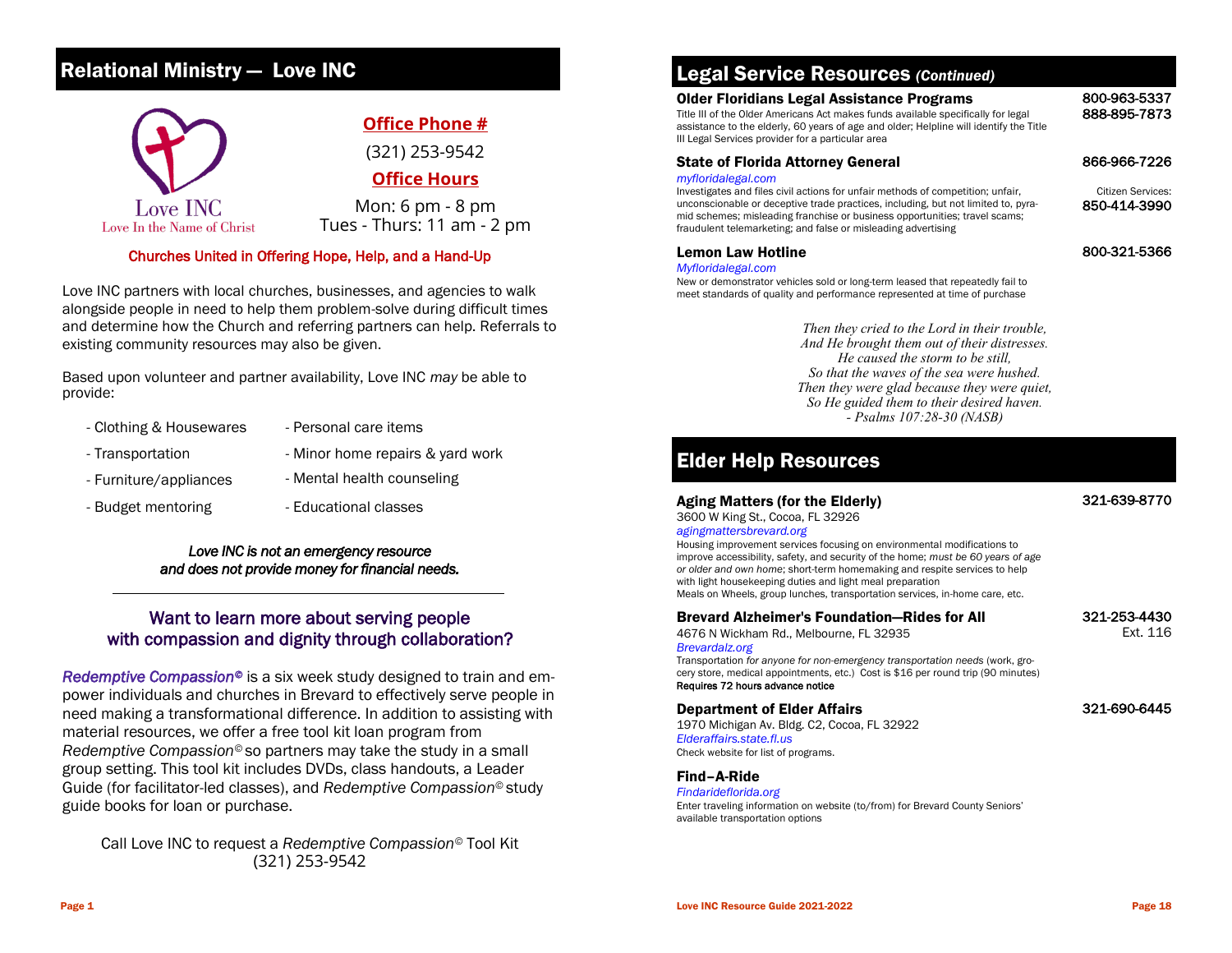## Page 17

## Medical, Dental & Eye Resources *(Continued)*

#### New Eyes for the Needy

549 Millburn Av., P.O. Box 332, Short Hills, NJ 07078 *www.new-eyes.org; info@new-eyes.org*

Purchases eyeglasses for *those in need*, "we help when no one else can" Monday - Thursday 9 am - 4 pm; Friday 9 am - 12 pm (closed in August)

#### Publix Pharmacy

*publix.com* FREE oral antibiotics, up to 14 day supply; 30-day supply; Lisinopril and generic immediate release Metformin also free; *valid prescriptions required*

#### Space Coast Volunteers in Medicine

Eligibility & Screening Office, Clinic & Administration 2555 Judge Fran Jamieson Way, Viera, FL 32940

#### *spacecoastvolunteersinmedicine.org*

*info@spacecoastvolunteersinmedicine.org*

Provides free, non-emergency medical and dental care to *uninsured adults aged 19-64 years*, Brevard County residents only, no Medicaid patients accepted; preventive medicine and health education; ID and income verification required Monday - Thursday 9 am - 1 pm

#### Zenni Optical

448 Ignacio Blvd. #332, Novato, CA 94949 *www.zennioptical.com; service@zennioptical.com* Eyeglasses as low as \$7

#### St. Francis Reflections Lifestage Care *(Hospice care)*

6905 N Wickham Rd. Ste. 403, Melbourne, FL 32940 1250 B Grumman Pl., Titusville, FL 32780 (Main Office) *info@reflectionslsc.org*

## Legal Service Resources

#### ACES Association for Children of Enforcement Support

Enforcement of Child Support 6801 Koll Center Pkwy, 3rd Floor, Pleasanton, CA 94566 (Corp. HQ) *Divorcesource.com*

#### Brevard County Legal Aid

1038 Harvin Way, #100, Rockledge, FL 32955

#### *Brevardcountylegalaid.org*

Services to financially eligible for family law, free foreclosure assistance, domestic violence, guardianship, consumer cases exceeding small claims, bankruptcy (if debt exceeds \$10,000 with more than 50% medical bills); landlord/tenant disputes (tenant must be current on rent)

#### Monday - Thursday 9 am - 12 pm & 1 pm - 4 pm; Friday 9 am - 12 pm

#### Florida Senior Legal Helpline

#### *Elderaffaris.state.fl.us/doea/legal\_services.php*

*Elderaffairs.state.florida.us/; elderaffairs.org/contact-us/* Provides free legal advice & brief services by phone appointment to *eligible Florida residents age 60 and older*, civil (not criminal) legal problems; makes referrals to state and local regulatory agencies and (determined that court representation necessary), helps seniors find legal providers in their communities

#### Monday - Friday 9:30 am - 4:30 pm

#### Justia Lawyers - Melbourne

### Florida Law Legal Aid & Pro Bono Services

*Justia.com/lawyers/family…/legal-aid-and-pro-bono-services* Services available are based on state, county and eligibility

### 321-631-2500 Patty (contact person)

973-376-4903

Any Publix Pharmacy

321-639-5813 Patients seen by appointment only

800-211-2105

321-269-4240

888-895-7873



## Pregnancy Resources

#### Brevard CARES

#### *Brevardcares.org*

Offers a safe sleeping class, "Cribs for Kids," to prevent infant sleepingrelated deaths; provides portable cribs to families who cannot afford a safe place for infants to sleep

#### Florida Adoption Center & Florida Crisis Pregnancy Center

1840 Sarno Rd., Melbourne, FL 32935

#### *www.floridaadoptioncenter.com*

*office@floridaadoptioncenter.com* Services include a crisis pregnancy program, pregnancy health education, education on the different types of adoption, and home study services for potential adoptive parents

#### Monday - Friday 8 am - 5 pm

#### Genesis House, Inc.

2102 Helen St., Melbourne, FL 32901

Agape Pregnancy Center– two locations

*genesishouse.org*; *genesishouse@earthlink.net* Shelter for homeless pregnant women and short-term transitional housing for mothers with 1-3 children, women 62+ with Social Security; not a drug or rehab program, women & children only

#### Merritt Island Alternative Pregnancy Center

24 hour helpline: 800-712-4357

321-723-3133 *(Leave message)*

#### 321-454-9853

No appointments necessary, but are strongly encouraged *Island*: 300 Magnolia Av., Merritt Island, FL 32952 Monday 10 am—2 pm; Tuesday 12 - 4 pm; Wednesday 2—6 pm; Thursday 10 am—1 pm *Beachside*: 130 Cleveland Av., Ste. A, Cocoa Beach, FL 32931 Monday 3 pm—7 pm; Tuesday closed; Wednesday 9 am—12 pm; Thursday 3 pm —7 pm; Friday closed

#### National Pregnancy Helpline

*optionline.org*

*apc@fbcmi.com*

Provides much info on pregnancy options and concerns, has a pregnancy center locator; live chat available via website

#### Pregnancy Resources, Inc. *(Also for those with newborns)*

165 N Babcock St., Melbourne, FL 32901 4085 US Hwy 1, Rockledge, FL 32955 *melbournepri.com*; *contact@melbournepri.com*

Confidential and free pregnancy test, support, education, counseling, & referral help; adoption support; ultrasound services & STD testing available *Appointments encouraged, but walk-ins welcome*

#### Tuesday - Thursday 11 am - 4 pm

#### Essential Pregnancy Center

3425 Bayside Lakes Blvd. SE #104, Palm Bay, FL 32909 *Brevardepc.com*

#### Tuesday—Thursday 10:30 am—3:30 pm

*For You formed my inward parts; You wove me in my mother's womb. I will give thanks to You, for I am fearfully and wonderfully made; wonderful are Your works, and my soul knows it very well. - Psalms 139:13-14 (NASB)*

## 321-632-2737

321-250-LOVE (5683)



800-712-HELP (4357)

Or text "HELPLINE" to 313131 24° helpline: 800-712-4357

#### 321-752-5540 321-632-2737 (fax) 321-507-4885 Appointments encouraged, but walk-ins welcome

321-499-3073

24/7 Option Line 800-712-HELP (4357)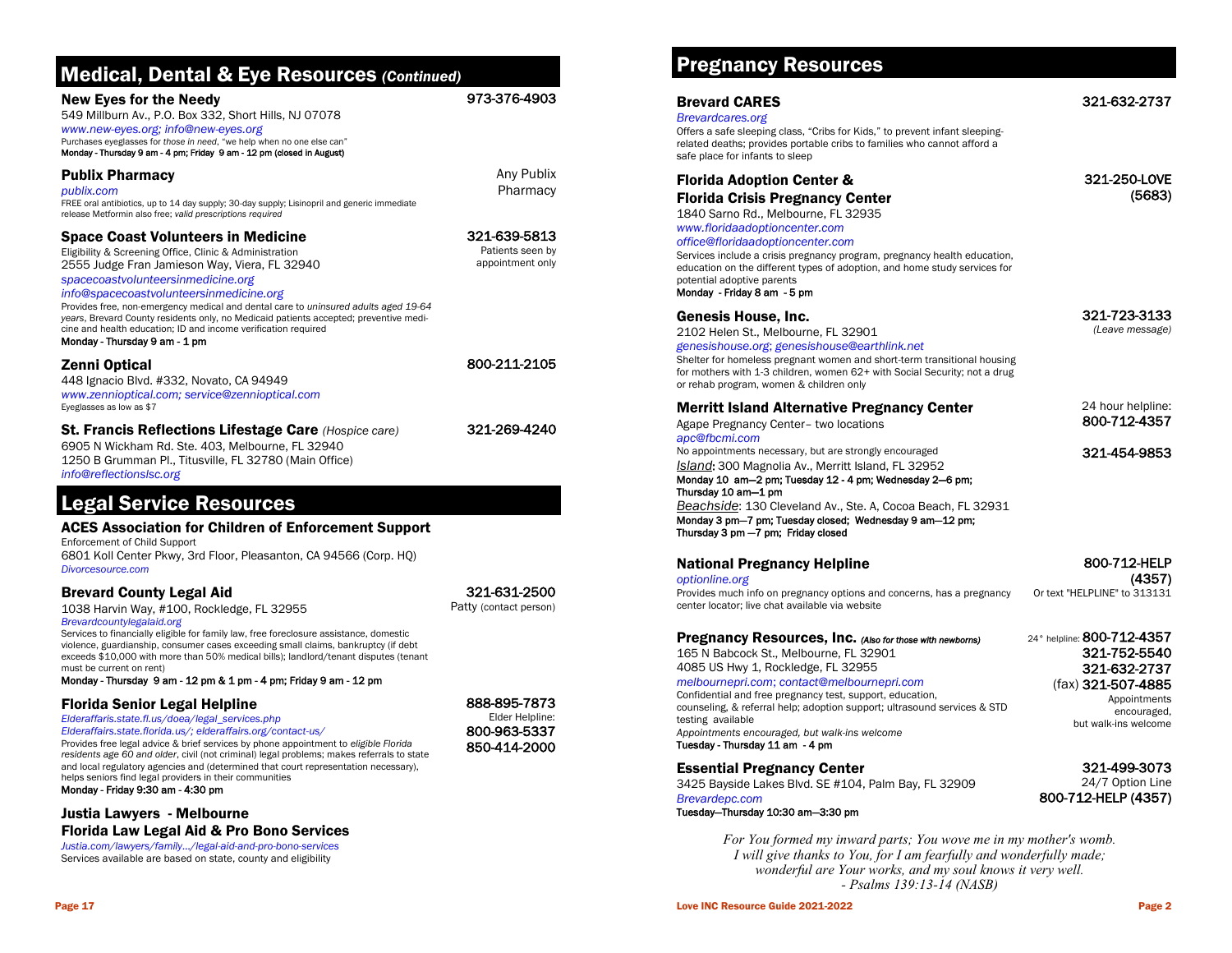## Domestic Violence & Sexual Assault Help

#### Circles of Care, Inc.

| 400 E Sheridan Rd., Melbourne, FL 32901 (counseling & mental health)   |
|------------------------------------------------------------------------|
| 880 Martin Luther King, Jr. Blvd., Melbourne, FL 32901 (ages 18-64)    |
| 2020 Commerce Dr., Melbourne, FL 32904 (health & medical)              |
| 4450 W Eau Gallie Blvd. Ste. 200, Melbourne, FL 32935 (counseling &    |
| mental health)                                                         |
| circlesofcare.org                                                      |
| Counseling, intervention, classes, mental health, substance abuse help |

#### Florida Department of Children & Families

*Myflorida.com/accessflorida* Report abuse or neglect by phone or online

National Domestic Violence Hotline (NDVH) Crisis intervention, safety info, referrals

24 hours/7 days a week

Sally's House (Circles of Care, Inc.)

Recovery home for *women and children* (clinic location: Palm Bay, FL)

#### Salvation Army - Confidential Shelter & Domestic Violence Program

While at the shelter, *women and their families* are provided with basic needs and a full continuum of services; offers free shelter, safety planning assistance, counseling, advocacy, victim compensation filing assistance; services offered without regard to age, gender, or religious beliefs

#### Serene Harbor - Confidential Shelter

*SereneHarbor.org* While at the shelter, *women and their families* are provided with basic needs and a full continuum of services

#### Sexual Assault Victim Services (SAVS)

at the Women's Center 1425 Aurora Rd., Melbourne, FL 32935 *Sa18.org* 

#### *tandersen@sa18.org* (Teresa Andersen)

Free, confidential support & advocacy services to *sexual assault victims & loved ones*; rape crisis center, staffed with nurse examiners and advocates, is readily available at any time; advocates provide support throughout the sexual assault forensic examination, and accompany victims to interviews with police and courtroom appearances Operates in cooperation with State Attorney's Office

Monday - Friday 9 am - 4 pm

#### Western Judicial Services - Domestic Violence Intervention Program

*westernjudicial.com; lois.milliken@westernjudicial.com* Personal improvement programs for *offenders*

#### Women's Center (Certified Rape Crisis Center)

1425 Aurora Rd., Melbourne, FL 32935 *womenscenterinbrevard.org; info@womenscenterinbrevard.org* Aid, victim services, counseling for *victims of rape* Monday - Friday 9 am - 4 pm

Medical, Dental & Eye Resources

#### Brevard Health Alliance - Six (*6) Locations in Brevard County BHACHC.org*

BHA offers *Brevard County residents* access to expanded primary health care, pediatrics, dental care, mental health, health care education and preventive health services regardless of their ability to pay for those services; also provides patients access to medications at no charge or for a reduced price Medical Appointments: Monday—Friday (8:30 am - 5 pm) Important: Registration process required BEFORE medical appointment scheduled

#### Registration is walk-in service (first come-first served): Tuesday & Thursday 8:30 am - 11:30 am & 1 pm - 4:30 pm Friday 8:30 am - 11:30 am

| <b>Brevard County Dental (Multiple locations)</b> | 321-637-7300 |
|---------------------------------------------------|--------------|
| 5270 Babcock St. NE Ste. 1, Palm Bay, FL 32905    | 321-722-5959 |
| 500 N Washington Av. #105, Titusville, FL 32796   | 321-268-0267 |
| 220 Barton Blvd., Rockledge, FL 32955             | 321-639-5177 |
| 2120 Sarno Rd., Melbourne, FL 32935               | 321-241-6800 |
| 17 Silver Palm Av., Melbourne, FL 32901           | 321-733-2021 |
| 775 Malabar Rd. Suite 105, Malabar, FL 32950      | 321-722-8435 |

#### *brevard.floridahealth.gov/programsandsves/dental*

Daily clinics are held for Medicaid-eligible children and maternity clients who are experiencing pain, and also for uninsured patients ages 5-18 through a pre-payment program at the Titusville, Viera and Melbourne Health Department locations, by appointment only; services include: examinations, x-rays, oral hygiene instruction, fillings, extractions, preventive, restorative, emergencies and palliative treatments

| 601 E University Blvd., Melbourne, FL 32901<br>(open for family planning & immunizations only, no dental) | 321-726-2920 |
|-----------------------------------------------------------------------------------------------------------|--------------|
| 611 N Singleton Av., Titusville, FL 32796                                                                 | 321-383-2795 |
| 2555 Judge Fran Jamieson Way, Viera, FL 32940                                                             | 321-639-5800 |
| <b>EyeCare America</b> (serves Brevard County)                                                            | 877-887-6327 |

655 Beach St., San Francisco, CA 94109

#### *Eyecareamerica.org*

Eye care for those age 65 and older, at no cost to qualified applicants (those without an eye M.D., HMO, or VA coverage); covers only medical eye care, not glasses or glasses exams - please discuss any eyeglass cost concerns before exam

#### **FreeDentalCare.us** (serves Brevard County)

#### *FreeDentalCare.us*

Provides listings of dental care providers and programs that offer free, reduced-price, and sliding-scale services; searchable by location

Lions Club International *Viera Lions Club* 

P.O. Box 561377, Rockledge, FL 32956

#### *lionsclubs.org, e-clubhouse.org/sites/viera; vieralions@gmail.com*

Assistance with eyeglasses, eye surgeries, and hearing aids; offers free screenings (pre-K vision, diabetes, etc.); income guidelines for eyewear/medical procedure assistance

Appointments for all locations

24-hour Rape Hotline:

321-722-5200 321-914-0650 321-952-6000 321-726-2860

Florida Abuse Hotline: 800-962-2873 Suicide Hotline: *800-273-8255*

> 800-799-SAFE (7233)

321-722-5200 321-676-6561

24-Hour Hotline: 321-631-2764 (Voice and TDD)

321-784-HELP (4357)

*24-Hour Helpline:* 

General Info: 321-242-3110 321-607-6811 (Regular Business Hours)

800-750-0223 Cocoa: 321-631-6976 Melbourne:321-752- 7557

321-242-3110 321-242-1526 Domestic Violence Hotline: 321-607-6809

# 321-726-8282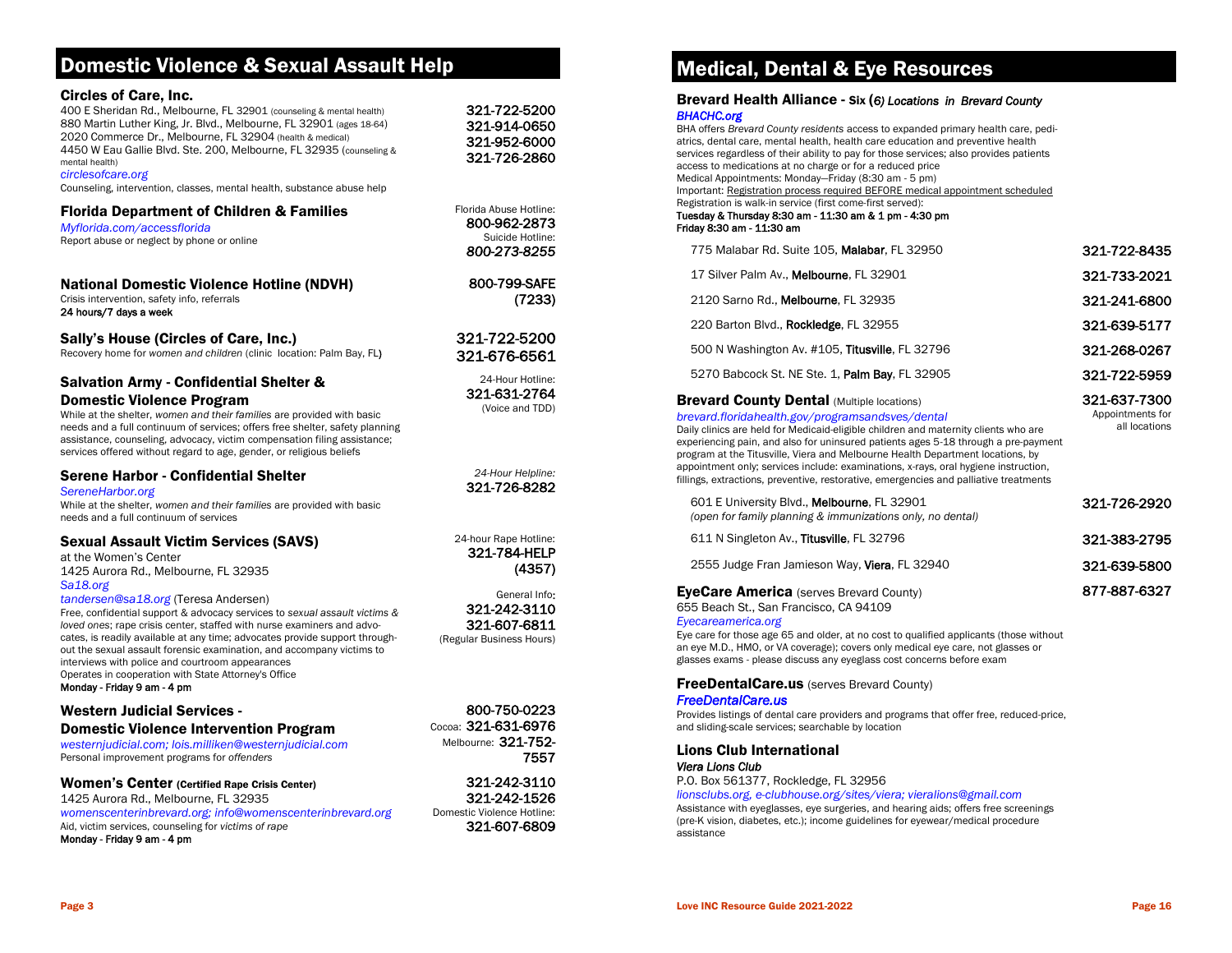## Employment Resources & Job Clubs

#### AARP Foundation SCSP

321-956-1444

321-504-7600 Toll-free in Brevard

321-504-7600

321-504-7600

321-504-7600

321-953-8188 407-235-1541 407-235-1560

17 Hibiscus Blvd., Melbourne, FL 32901 (Located above the South Brevard Sharing Center) Free work search help and training *for people over 55*  Monday - Friday 8 am - 4 pm

#### Brevard Jobs Network/JOSEPH! Ministries

*dandrea.kevin@unishippers.com*

*facebook.com/groups/BrevardJobsNetwork/* 

Facebook-based group: job postings (employers and seekers), assistance, other host events, resume/interview workshops, etc., membership limited to *Brevard County residents*

#### CareerSource Brevard *(Formerly Brevard Workforce)*

*careersourcebrevard.com* Free job search services: computer, fax, copy, phone; file for unemployment benefits; use website for great resources, including free workshops

Central Brevard

295 Barnes Blvd., Rockledge, FL 32955

North Brevard 3880 S Washington Av. Ste. 214, Titusville, FL 32780

South Brevard 5275 S Babcock St. NE, Ste. 8B, Palm Bay, FL 32905

#### Goodwill Self-Sufficiency Job Center

*www.goodwillcfl.org; jobconnection@goodwill.csl.org*  2245 Coastal Ln., West Melbourne, FL 32904 Walk-in registration, bring photo ID; *adults only,* NO children allowed Job search/skills classes, computer skills classes, resume & faxing services, computer access, answering & phone service for job search & community information Monday - Friday 9 am - 5 pm

#### Vocational Rehabilitation

Works with *people who have physical or mental disabilities* to prepare for, gain or retain employment

| Cocoa (Unit 13A)<br>1970 Michigan Av., Building A1, Cocoa, FL 32922<br>Monday - Friday 8 am - 5 pm                                                            | 321-690-3280 |
|---------------------------------------------------------------------------------------------------------------------------------------------------------------|--------------|
| Melbourne (Unit 13B)<br>1049 Eber Blvd. Suite 101, Melbourne, FL 32904<br>Monday - Friday 8 am - 5 pm                                                         | 321-984-4869 |
| Titusville (Unit 13AA)<br>2323 S Washington Av. Ste. 100. Titusville, FL 32780<br>Monday - Friday 8 am - 5 pm                                                 | 321-383-2775 |
| <b>HELPS Community Initiatives (HCI)</b><br>https://helpsci.org<br>2851 Palm Bay Rd., Palm Bay, FL 32905<br>Tutoring services offered at CARE Learning Center | 321-339-9141 |

## Substance Abuse & Rehabilitation Resources

| A Vision of Hope Recovery Program<br>P.O. Box 1537, Melbourne, FL 32902<br>avohrecovery.org<br>Transitional living program for men and women recovering from the disease                                                                                                                                                                                                                                                | 321-831-0306                                |
|-------------------------------------------------------------------------------------------------------------------------------------------------------------------------------------------------------------------------------------------------------------------------------------------------------------------------------------------------------------------------------------------------------------------------|---------------------------------------------|
| of addiction<br><b>Dunklin Memorial Church</b><br>3342 SW Hosanah Ln., Okeechobee, FL 34974<br>dunklin.org<br>One year Christian in-house substance abuse rehab for men and women                                                                                                                                                                                                                                       | 772-597-2841                                |
| His Place Ministries  - Restoration House<br>1824 S Harbor City Blvd., Melbourne, FL 32901<br>TBMHISPLACE@Yahoo.com<br>Restoration House is a residential faith-based program for men age 21 or<br>older (no sexual offenders); must be able to work and pay \$135 per week for<br>housing; dealing with alcohol, drug, and life controlling issues<br>Must call Dennis Bub for intake<br>Tuesday & Friday 10 am - 2 pm | 321-674-9009                                |
| <b>Liberty Lodge Ministries</b><br>4235 Mount Sterling Av., Titusville, FL 32780 (Church)<br>4150 Mount Sterling Av., Titusville, FL 32780 (Lodge)<br>libertylodgeministries.com<br>Treatment for adult males with chemical dependency and sexual issues                                                                                                                                                                | Church: 321-267-3646<br>Lodge: 321-264-0757 |
| <b>Refuge Ranch</b><br>24240 SW Martin Hwy., Okeechobee, FL 34974<br>therefugeranch.org<br>Discipleship program for women who are struggling with addiction                                                                                                                                                                                                                                                             | 772-597-0992                                |
| <b>The Glass House</b><br>www.theglasshouserecovery.com<br>Individuals share a large home with other adult women maintaining or transi-<br>tioning to a life of sober living.                                                                                                                                                                                                                                           | 321-412-8223                                |
| Walkabout Ministries - Integrity House<br>112 S Brown Av., Titusville, FL 32796<br>A ministry of The Grove Church the grove churchfl.org<br>Contact Melanie Roberts <i>melanie@walkaboutrecovery.org</i><br>Integrity House is a Christian recover program for men who are homeless or<br>just out of prison                                                                                                            | 321-264-4250                                |
| <b>WEGO Ministries - Glory Mansions Program</b><br>163 Minutemen Cswy., Cocoa Beach, FL 32931 (Physical address)<br>P.O. Box 320702, Cocoa Beach, FL 32932 (Mailing address)<br>wego.org; glorymansion32931@gmail.com<br>One year discipleship program for single women (without children) coming out<br>of addictions                                                                                                  | 321-785-3084<br>321-507-1994                |

Job Club

Career Development Center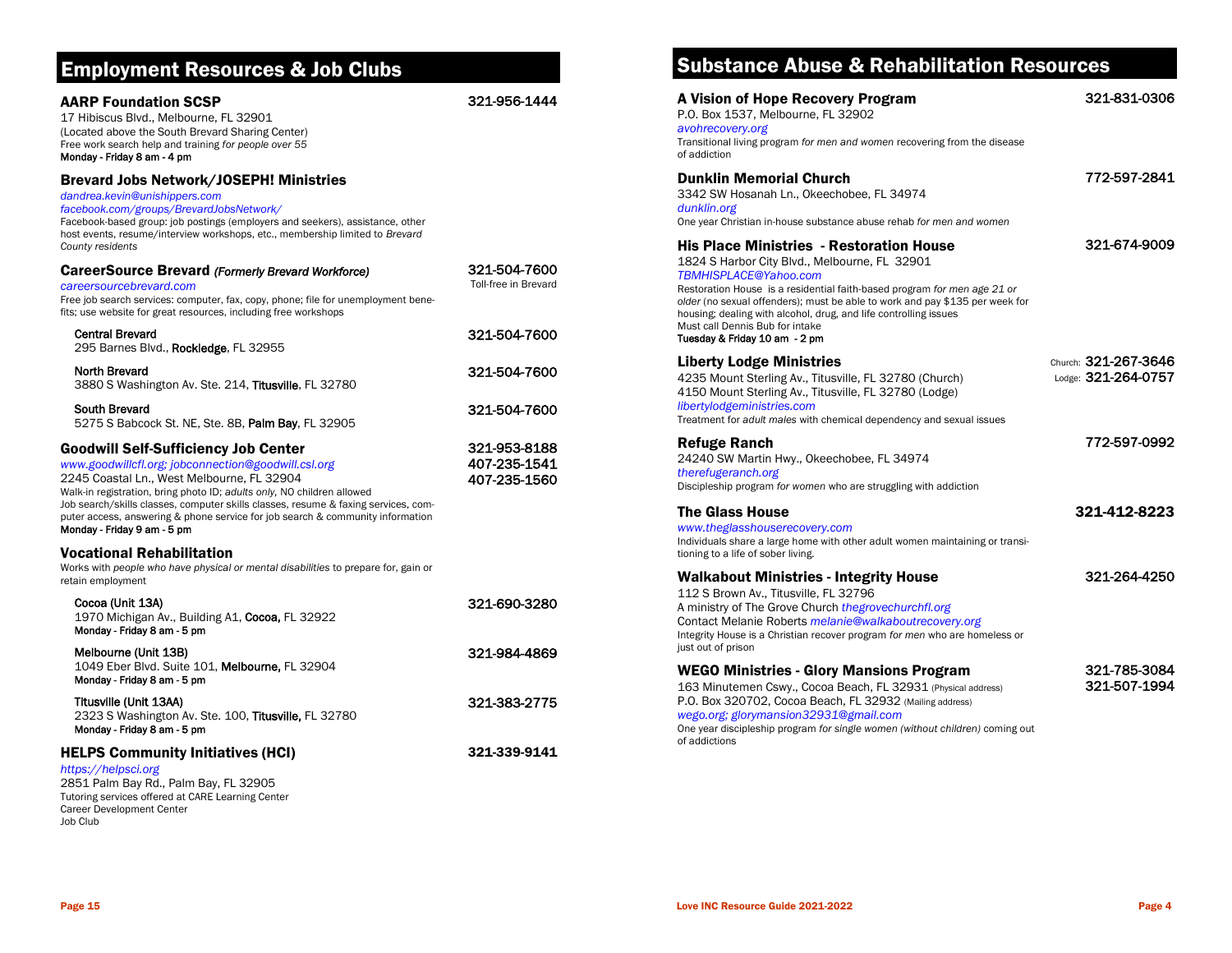## Youth - Mental Health Counseling & Mentoring

#### Our House

#### *ourhouseyouthservices@gmail.com*

Mental Health Counseling, Youth Mentoring, Goal Setting, College & Career Exploration, Small Peer Discussion Groups, Community Resource Information Help, Community Outreach & Volunteer Services

| Safe Place & Runaway Help - For Teens & Children |             |
|--------------------------------------------------|-------------|
| <b>National Runaway Safeline</b>                 | 800-RUNAWAY |

(800-786-2929)

321-452-0800

321-724-5111

772-217-9066

#### National Runaway Safeline *www.1800runaway.org* Federally designated national communication system for *homeless and runaway*

*youth and their families*

#### Crosswinds Youth Services

1407 Dixon Blvd., Cocoa, FL 32922 *www.crosswindsyouthservices.org* , *info@crosswindsyouthservices.org* Housing and supportive services for *homeless young adults age 16-21 years of age* Youth can reside in program up to 24 months Shelter available 24/7

#### Nana's House

3492 God's Way, W Melbourne, FL 32904 *nanaschildrenshome.com, nanaschildrenshome@yahoo.com* Loving home for *children* whose parents/guardian cannot care for them

#### Safe Families for Children

1400 27th Street, Vero Beach , FL 32960

*Treasurecoast.safe-families.org, jray@safefamilies.net*

Volunteer families host children and provide services such as transportation, parent mentoring, and supply tangible items such as diapers, car seats, and meals.

## Suicide Prevention

## For immediate intervention, call 911!

| <b>American Foundation For Suicide Prevention</b><br>(Includes Suicide Prevention Action Network USA) | <b>AFSP.org</b>        |
|-------------------------------------------------------------------------------------------------------|------------------------|
| <b>National Suicide Prevention Lifeline (Crisis Line)</b>                                             | 800-273-TALK<br>(8255) |

## Transportation Resources

| <b>Bike Ministry - Lutheran Church of The Resurrection</b>                                                                                                                                                                                                                                                                                                                                                                                                              | 321-783-0852                                                  |
|-------------------------------------------------------------------------------------------------------------------------------------------------------------------------------------------------------------------------------------------------------------------------------------------------------------------------------------------------------------------------------------------------------------------------------------------------------------------------|---------------------------------------------------------------|
| 525 Minutemen Cswy., Cocoa Beach, FL 32931<br>office@goresurrection.com<br>Free refurbished bikes and bike repair for people in need with no other<br>means of transportation<br>Accepts donations (bikes/parts)<br>2nd & 3rd Saturday of each month 10 am - 12 pm.                                                                                                                                                                                                     |                                                               |
| Joe's Club<br>4676 N Wickham Rd., Melbourne, FL 32935<br>Brevardalzheimers.org<br>Transportation for qualifying appointments (medical, dental, physical therapy,<br>hearing/eye, wound care, behavioral, pharmacy, grocery, and dialysis)<br>Requires 72 hour advance notice; riders must be at least 18 years old                                                                                                                                                      | 321-253-4430<br>Fxt. 116                                      |
| <b>Cancer Society</b><br>5545 N Wickham Rd. Ste. 107, Melbourne, FL 32940<br>cancer.org/myacs/index<br>Provides information and transportation for cancer patients<br>Monday - Friday 9 am - 5 pm                                                                                                                                                                                                                                                                       | 321-253-0361                                                  |
| <b>Indian River City United Methodist Church</b><br><b>Car Repair Ministry</b><br>1355 Cheney Hwy., Titusville, FL 32780<br>Free Inspections & minor car repairs on cars owned by single moms, widows,<br>& others in need of help keeping their vehicles in running shape<br>Saturdays 9 am - 12 pm (on westside of church parking lot)                                                                                                                                | 321-267-7922                                                  |
| <b>Central Brevard Sharing Center</b><br>113 Aurora St., Cocoa, FL 32922<br>Sharingcenter.org<br>Transportation for bus pass only                                                                                                                                                                                                                                                                                                                                       | Cocoa: 321-631-0306                                           |
| Find-A-Ride<br>Findarideflorida.org<br>Enter travel/location information in website                                                                                                                                                                                                                                                                                                                                                                                     | Area Agency on Aging for<br>more information:<br>800-963-5337 |
| <b>Space Coast Area Transit (SCAT)</b><br>info@321transit.com: 321Transit.com<br>Local bus and transportation services information and schedules                                                                                                                                                                                                                                                                                                                        | For schedules, information:<br>321-633-1878                   |
| <b>Resource Center for Disability Solutions</b><br>571 Haverty Ct. Ste. A, Rockledge, FL 32955<br><b>RCDSFI.org</b><br>The "Need-a-Ride" Transportation Program provides door-to-door wheelchair<br>accessible transport to medical appointments, legal service appointments,<br>grocery shopping and social events; free service, but donations to the drivers<br>are appreciated; call in advance to schedule transportation available<br>Monday - Friday 8 am - 2 pm | 321-633-6011                                                  |
| <b>Volunteers in Motion</b><br>Medical and grocery transportation; one (1) week advance notice required<br>Monday - Friday 8 am - 5 pm                                                                                                                                                                                                                                                                                                                                  | 321-635-7999                                                  |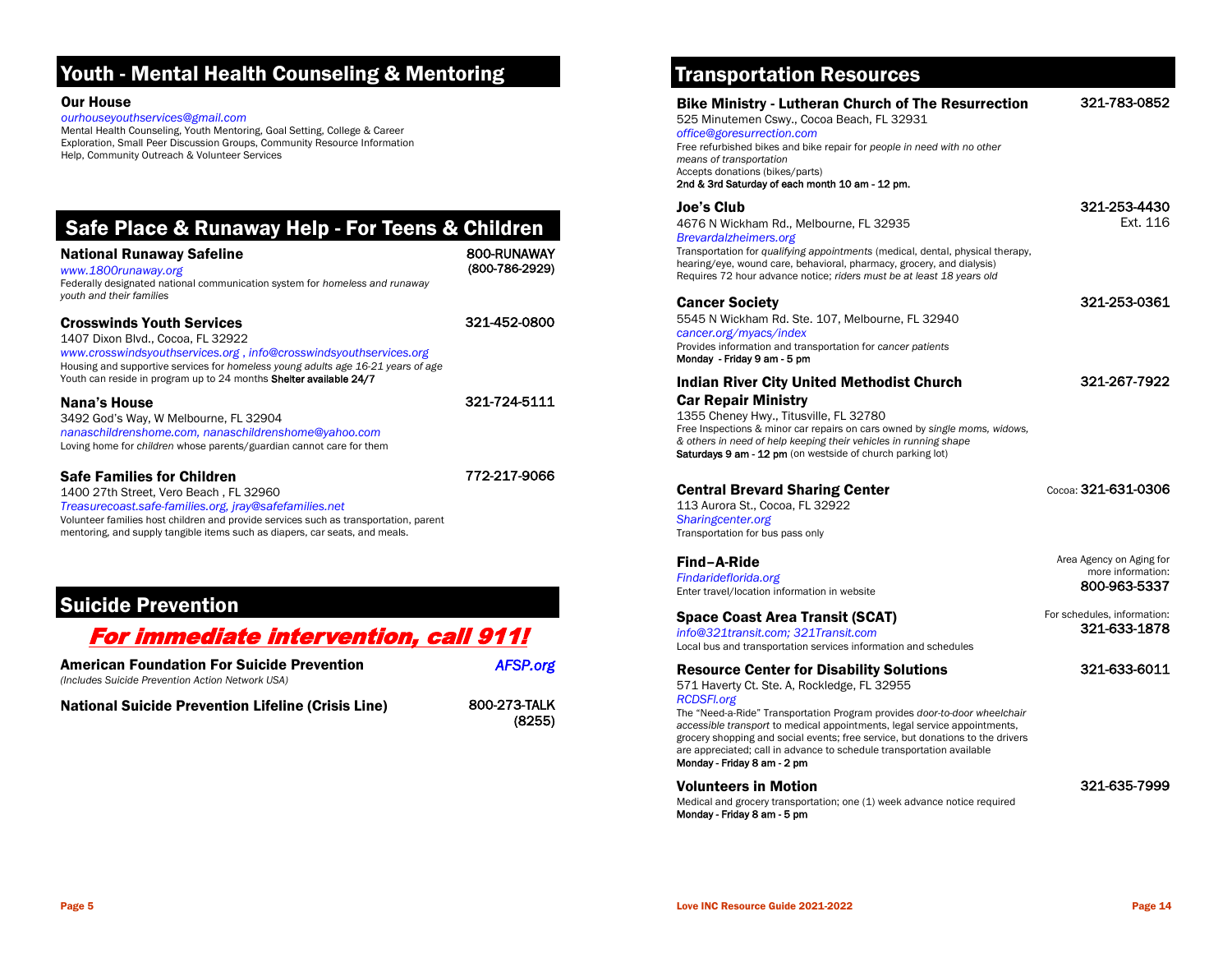## Food & Clothing Resources *(Continued)*

| <b>Wholeness to Freedom Ministries, Inc.</b><br>Matthew 25:35 (Food only)<br>www.wholenesstofreedom.org                                                                                                                                                                                                                                                                                                                                             | Thursday 10 am -12:30 pm<br>321-576-6840 |
|-----------------------------------------------------------------------------------------------------------------------------------------------------------------------------------------------------------------------------------------------------------------------------------------------------------------------------------------------------------------------------------------------------------------------------------------------------|------------------------------------------|
| 1619 Ferndale Av., Melbourne, FL 32935 (Pantry)<br>Thursdays 10 am - 12:30 pm ONLY<br>1620 League Av., Melbourne, FL 32935 (Office/call for information)                                                                                                                                                                                                                                                                                            | Office phone:<br>321-425-5494            |
| <b>North Brevard Sharing Center</b><br>4495 S Hopkins Av., Titusville, FL 32780<br>Northbrevardcharities.org<br>Monday - Friday 9 am - 5 pm & Saturday 9 am - 3 pm                                                                                                                                                                                                                                                                                  | 321-269-6555                             |
| <b>Lutheran Church of The Resurrection</b><br>525 Minutemen Cswy., Cocoa Beach, FL 32931<br>office@goresurrection.com<br>Walk Up & Drive-through Pantries:<br>2nd, 3rd, 4th Saturdays of the month 10 am - 12 pm<br>2nd, 3rd, 4th Saturdays of the month 10 am - 12 pm<br>Burger Bash (Homeless):<br>3rd Saturday of the month 10 am-12 pm<br>Café Service:<br>1st Saturday of the month 5 pm<br>Pot Luck Dinner:<br>1st Saturday of the month 5 pm | 321-783-0852                             |
| Eau Gallie First Baptist Church<br>1501 W Eau Gallie Blvd., Melbourne, FL 32935<br>Egfirst.org<br>Community Compassion Ministries Clothing Boutique & Food Pantry<br>Tuesday & Thursday 10 am - 12 pm                                                                                                                                                                                                                                               | 321-254-2339                             |
| <b>Faith Fellowship Church</b><br>2820 Business Center Blvd., Melbourne, FL 32940<br>Food Pantry is located in Worship Building. Please bring your ID to receive<br>food.<br>Tuesday 5 pm - 6:30 pm                                                                                                                                                                                                                                                 | 321-259-7200                             |

## Homeless Help - For All *(Also See Housing Resources)*

#### Brevard County Homeless Website

Brevard Continuum of Care Coalition

*www.brevardcounty.us/homeless/*

#### 321-633-2007

321-480-9100 24-Hour Voicemail

321-327-8904 \*Women: 321-725-5160

321-474-0966

321-452-0800

321-723-1060

Men:

2725 Judge Fran Jamieson Way Bldg. B Suite 106, Viera, FL 32940 Assists with utilities, home repairs, etc. *ATTN: Kim*

#### Brevard Rescue Mission – New Life Mission

4087 US Hwy 1 Suite 2, Rockledge, FL 32955

#### *brevardrescuemission.org; info@newlife-mission.org*

For *women with minor children only who are homeless or in danger of becoming homeless;* residential program; not a shelter. Monday - Friday 9 am - 5 pm; Saturday 9 am - 12 pm

#### CITA Rescue Mission (Christ Is The Answer)

2330 Johnny Ellison Dr., Melbourne, FL 32901

#### *citarescuemission.org/community-outreach*

*Men only (age 18+); \*Women* call for information/assistance *Registration is from 3 pm to 6:30 pm daily on first-come, first-served basis;* homeless can stay up to 3 consecutive days, once per month; during those 3 days, men are given the opportunity to join one of these 12-week programs: *Overcomers – Drugs, alcohol, or whatever you need to overcome Achievers – Work program designed for work force preparedness*

#### Monday - Friday 8 am - 4 pm

#### Community of Hope *www.hopeofbrevard.com*; *info@hopeofbrevard.com* Provides transitional housing for *homeless families with children* for up to two years, no limit on the number of children. The S.O.S. Program is a partnership with Brevard Homeless Coalition Inc. that provides a short-term, stable place to regroup and move forward. Families must be referred by 2-1-1.

#### Crosswinds Youth Services

1407 Dixon Blvd., Cocoa, FL 32922

*www.crosswindsyouthservices.org*; *info@crosswindsyouthservices.org* Housing and supportive services for *homeless young adults age 16-21* Youth may reside in program up to 24 months Shelter available 24/7

#### Daily Bread and Housing Assistance Screening Center

815 E Fee Av., Melbourne, FL 32901

#### *dailybreadinc.org*; *miranda@dailybreadinc.org*

Free hot mid-day meal, showers, laundry and mail service

#### Every day (365) 7:30 am to 2:30 pm Housing Assistance Screening Center:

Daily Bread also screens applicants for the Sharing Center housing assistance program– housing assistance for the *homeless or at risk of being homeless Applicants must have an income to qualify for help* Only first five (5) people screened per day Monday - Thursday 8:15 am - 1:15 pm

#### Eckerd Connects

2226 Sarno Rd., Ste. 107, Melbourne FL 32935 *eckerd.org/locations/melbourne* Assistance for *anyone homeless/at risk of being homeless (received eviction notice) and MUST have substance abuse history* or be at risk of substance abuse; *Applicants must meet all eligibility criteria and income verification* NOT A SHELTER

Page 13 Love INC Resource Guide 2021-2022 Page 6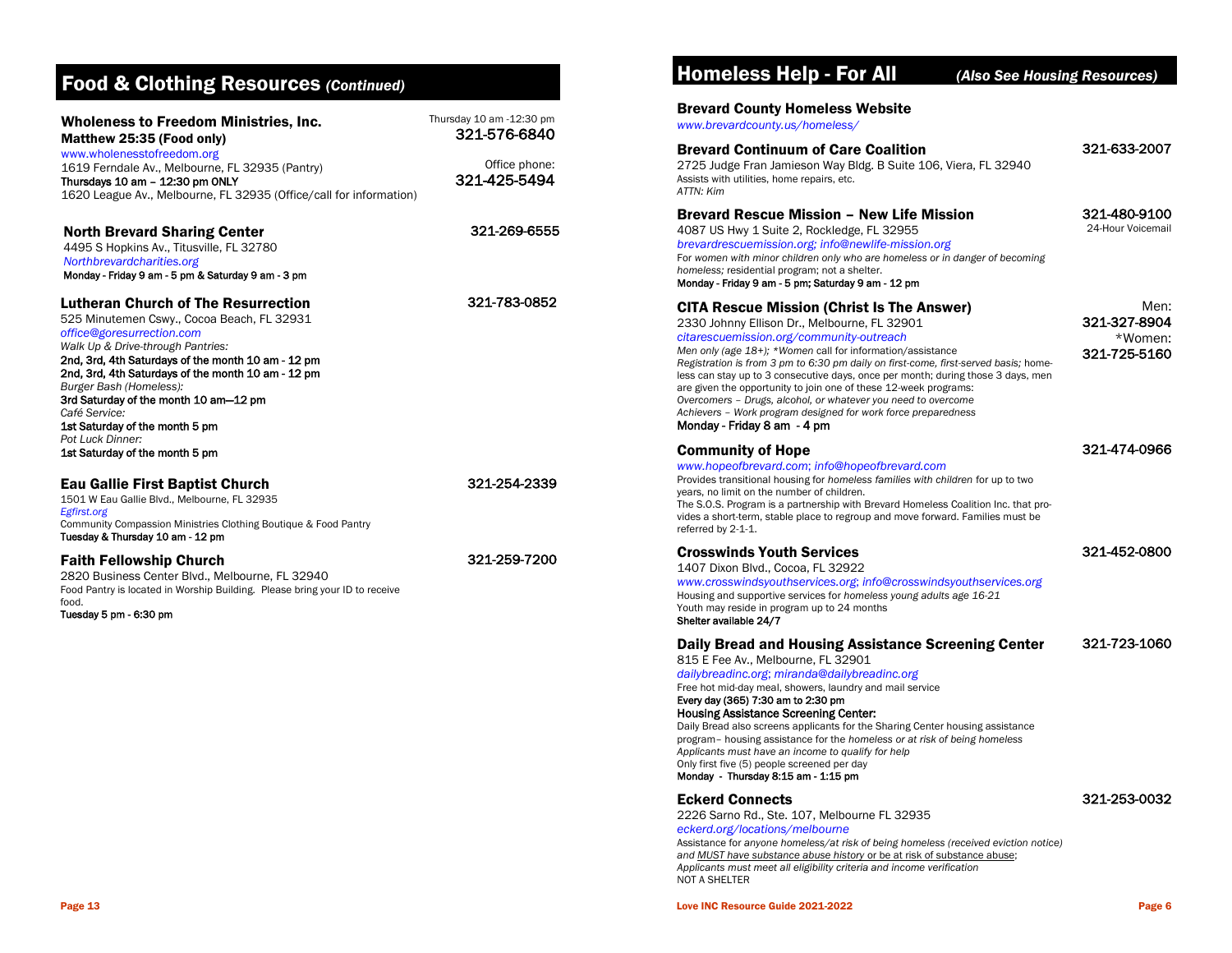| <b>Homeless Help (Continued)</b>                                                                                                                                                                                                                                                                                                                                                                      |                                                                  | <b>Food &amp; Clothing Resources</b>                                                                                                                                                                                                                                                          |
|-------------------------------------------------------------------------------------------------------------------------------------------------------------------------------------------------------------------------------------------------------------------------------------------------------------------------------------------------------------------------------------------------------|------------------------------------------------------------------|-----------------------------------------------------------------------------------------------------------------------------------------------------------------------------------------------------------------------------------------------------------------------------------------------|
| <b>Family Promise of Brevard</b><br>P. O. Box 562666, Rockledge, FL 32956<br>Familypromiseofbrevard.org<br>All contact via 211; Interfaith partnerships keeping families together while provid-<br>ing compassionate guidance, food, shelter, education, job resources; able to accept<br>3-5 families (14 people total) at a time; maximum eligibility is 90 days                                    | All contact via<br>211                                           | <b>Satellite Beach Church of Christ</b><br>104 NE 3rd St., Satellite Beach, FL 32937<br>Call in advance to arrange local bus and transportation s<br>Pre-arranged transportation is available the following tim<br>Wednesday 2 pm - 4 pm & Saturday 9 am - 11 am                              |
| <b>Genesis House</b><br>2102 Helen St., Melbourne, FL 32901<br>genesishouse-shelter.org; genesishouse@earthlink.net<br>Safe shelter for homeless pregnant women and long-term housing for student moth-                                                                                                                                                                                               | 321-723-3133<br>(Leave message)<br>Emergency Housing:            | <b>Salvation Army - Melbourne</b><br>1080 S Hickory St., Melbourne, FL 32901<br>salvationarmyflorida.org/melbourne<br>Monday - Thursday 9 am - 12 pm & 1 pm - 4 pm; Friday 9                                                                                                                  |
| ers with their children while the mothers complete their education<br><b>His Place Ministries &amp; Restoration House</b><br>1824 S Harbor City Blvd., Melbourne, FL 32901<br>Hisplacemelbourne.org<br>Free, 6-month residential drug/alcohol recovery program, for men 21 and older                                                                                                                  | 321-638-1111<br>321-674-9009                                     | <b>Salvation Army - North Central Brevard</b><br>919 Peachtree St., Cocoa, FL 32922 (Office)<br>1218 Main St., Titusville, FL 32796 (Soup Kitcher<br>salvationarmyflorida.org/ncbrevard<br>Office hours: Tuesdays - Friday 9 am - 12 pm<br>Soup kitchen: Monday - Friday for Lunch and Dinner |
| <b>Housing for the Homeless</b><br>4087 S Hwy. US1, Suite #3, Rockledge FL 32955<br>Housingforhomeless.org (download application/no application fee)<br>Provides homes and supportive services for individuals, families, veterans, and the<br>elderly for a maximum of one (1) year<br>Permanent housing may be available for the (certified) permanently disabled                                   | 321-639-0166                                                     | <b>Sharing Center of Central Brevard</b><br>113 Aurora St., Cocoa, FL 32922<br>172 E Merritt Island Cswy., Merritt Island, FL -Thr<br>sharingcenter.org<br>Monday - Friday 9 am - 3 pm                                                                                                        |
| Closed to Public/Appointments Only<br>Monday - Friday 9 am - 5 pm<br><b>National Veterans Homeless Support</b>                                                                                                                                                                                                                                                                                        | 321-208-7562                                                     | <b>South Brevard Sharing Center - Melbor</b><br>17 E Hibiscus Blvd. Melbourne, FL 32901<br>Mysbsc.org<br>Tuesday 2 pm - 6 pm; Wednesday - Friday 9 am - 3 pm                                                                                                                                  |
| nvhs.us<br>1436 King St., Cocoa, FL 32922                                                                                                                                                                                                                                                                                                                                                             |                                                                  | <b>St. Vincent de Paul Society Locations:</b>                                                                                                                                                                                                                                                 |
| Our Lady of Grace Church/St. Vincent de Paul Church<br>300 Malabar Rd. SE, Palm Bay, FL 32909 scheduled opening August 2021<br>ourladyofgracechurch.com<br>Soup Kitchen, other services: Tuesday, Wednesday & Thursday 9:30 -11:30 am                                                                                                                                                                 | 321-725-3066<br>321-725-6866                                     | <b>Church of Our Savior</b><br>5301 N Atlantic Av., Cocoa Beach, FL 32931<br>Covers Cape Canaveral and Cocoa Beach south to Pat<br>Monday/Wednesday/Friday 9:30 am-1 pm                                                                                                                       |
| The Sue M. Pridmore Center - Transitional Shelter<br>Salvation Army - Melbourne<br>salvationarmyflorida.org/melbourne/what-we-do/housing-sue-m-pridmore-center<br>Aimed at breaking the homelessness/unemployment cycle                                                                                                                                                                               | 321-872-2227<br>(Leave message)<br>321-724-0494<br>(Main number) | <b>Divine Mercy</b><br>1940 Courtenay Pkwy., Merritt Island, FL 3295<br><b>Covers Merritt Island</b><br>Monday, Wednesday & Friday 9 am - 12 pm                                                                                                                                               |
| Homeless women 18+ years old (no children), male children under 12, or female<br>children under 18; employed or actively seeking employment; not fleeing domestic<br>violence, not in need of addictions rehabilitation, not awaiting SSD/SSI/SSE/workers<br>comp nor other pending income source outside of gainful employment<br>Intake available Monday - Friday after 3 pm; 60-90 day stay length |                                                                  | Our Lady of Grace<br>300 Malabar Rd. SE, Palm Bay, FL 32909 (Chu<br>Soup Kitchen: Fridays 11:30 am - 1 pm                                                                                                                                                                                     |
| <b>Women's Center - Transitional Housing Program</b>                                                                                                                                                                                                                                                                                                                                                  |                                                                  | St. Vincent de Paul Society Thrift Store<br>5301 N Atlantic Av., Cocoa Beach, FL 32937                                                                                                                                                                                                        |
| 1425 Aurora Rd., Melbourne, FL 32935<br>400 Julia St. Titusville, FL 32796<br>womenscenterinbrevard.org; info@womenscenterinbrevard.org                                                                                                                                                                                                                                                               | 321-242-3110<br>321-607-6811                                     | <b>Our Savior Catholic Community</b><br>5301 N Atlantic Av., Cocoa Beach, FL 32937                                                                                                                                                                                                            |
| womenscenter.net<br>Counseling for victims of violence and domestic abuse<br>Counseling for men's (age18+) housing<br>The Women's Transitional housing program is a self-sufficiency program for low                                                                                                                                                                                                  | Emergencies 24/7<br>Domestic Violence:<br>321-607-6809<br>Rape:  | St. Joseph's<br>2824 Palm Bay Rd., Palm Bay, FL 32905<br>Covers half of Palm Bay - East of Emerson Drive to US<br>Open Monday - Friday from 9:30 am - 12 pm                                                                                                                                   |
| income women (sliding scale) and their children who are homeless or at imminent<br>risk of homelessness; we have 12 - two bedroom/ 1 bathroom units in Palm Bay &<br>Melbourne, and one efficiency unit for a single woman without children                                                                                                                                                           | 321-784-4357                                                     | <b>Holy Name of Jesus</b><br>3050 N Highway A1A, Indialantic, FL 32903                                                                                                                                                                                                                        |

## $\overline{\textbf{e}}$ S (Continued)

| Call in advance to arrange local bus and transportation services<br>Pre-arranged transportation is available the following times:<br>Wednesday 2 pm - 4 pm & Saturday 9 am - 11 am                                                                                                       |                                                                         |
|------------------------------------------------------------------------------------------------------------------------------------------------------------------------------------------------------------------------------------------------------------------------------------------|-------------------------------------------------------------------------|
| Salvation Army - Melbourne<br>1080 S Hickory St., Melbourne, FL 32901<br>salvationarmyflorida.org/melbourne<br>Monday - Thursday 9 am - 12 pm & 1 pm - 4 pm; Friday 9 am - 12 pm                                                                                                         | 321-724-0494<br>List of required documents:<br>321-724-0494<br>Ext. 801 |
| Salvation Army  - North Central Brevard<br>919 Peachtree St., Cocoa, FL 32922 (Office)<br>1218 Main St., Titusville, FL 32796 (Soup Kitchen)<br>salvationarmyflorida.org/ncbrevard<br>Office hours: Tuesdays - Friday 9 am - 12 pm<br>Soup kitchen: Monday - Friday for Lunch and Dinner | 321-632-6060<br>*810 for receptionist<br>(Titusville) 321-269-3110      |
| <b>Sharing Center of Central Brevard</b><br>113 Aurora St., Cocoa, FL 32922<br>172 E Merritt Island Cswy., Merritt Island, FL -Thrift Store Only<br>sharingcenter.org<br>Monday - Friday 9 am - 3 pm                                                                                     | 321-631-0306<br>321-338-2917                                            |
| South Brevard Sharing Center - Melbourne<br>17 E Hibiscus Blvd. Melbourne, FL 32901<br>Mysbsc.org<br>Tuesday 2 pm - 6 pm; Wednesday - Friday 9 am - 3 pm                                                                                                                                 | 321-727-8581                                                            |
| <b>St. Vincent de Paul Society Locations:</b>                                                                                                                                                                                                                                            |                                                                         |
| <b>Church of Our Savior</b><br>5301 N Atlantic Av., Cocoa Beach, FL 32931<br>Covers Cape Canaveral and Cocoa Beach south to Patrick AFB<br>Monday/Wednesday/Friday 9:30 am-1 pm                                                                                                          | 321-783-4554                                                            |
| <b>Divine Mercy</b><br>1940 Courtenay Pkwy., Merritt Island, FL 32953<br><b>Covers Merritt Island</b><br>Monday, Wednesday & Friday 9 am - 12 pm                                                                                                                                         | 321-452-5955                                                            |
| Our Lady of Grace<br>300 Malabar Rd. SE, Palm Bay, FL 32909 (Church)<br>Soup Kitchen: Fridays 11:30 am - 1 pm                                                                                                                                                                            | Church: 321-725-3066<br>St. Vincent de Paul Society:<br>321-725-6866    |
| St. Vincent de Paul Society Thrift Store<br>5301 N Atlantic Av., Cocoa Beach, FL 32937                                                                                                                                                                                                   | 321-799-3677                                                            |
| <b>Our Savior Catholic Community</b><br>5301 N Atlantic Av., Cocoa Beach, FL 32937                                                                                                                                                                                                       | 321-783-4554                                                            |
| St. Joseph's<br>2824 Palm Bay Rd., Palm Bay, FL 32905<br>Covers half of Palm Bay - East of Emerson Drive to US 1<br>Open Monday - Friday from 9:30 am - 12 pm                                                                                                                            | 321-768-7882                                                            |
| <b>Holy Name of Jesus</b><br>3050 N Highway A1A, Indialantic, FL 32903<br>Covers beachside from Cocoa Beach south to Sebastian Inlet<br>Monday, Tuesday, Thursday, Friday & Saturday 9 am - 11 am                                                                                        | Church: 321-773-2783<br>Pantry: 321-777-9593                            |

321-779-4688

Residential program; not a shelter

Monday - Friday, 9 am - 4 pm *by appointment only*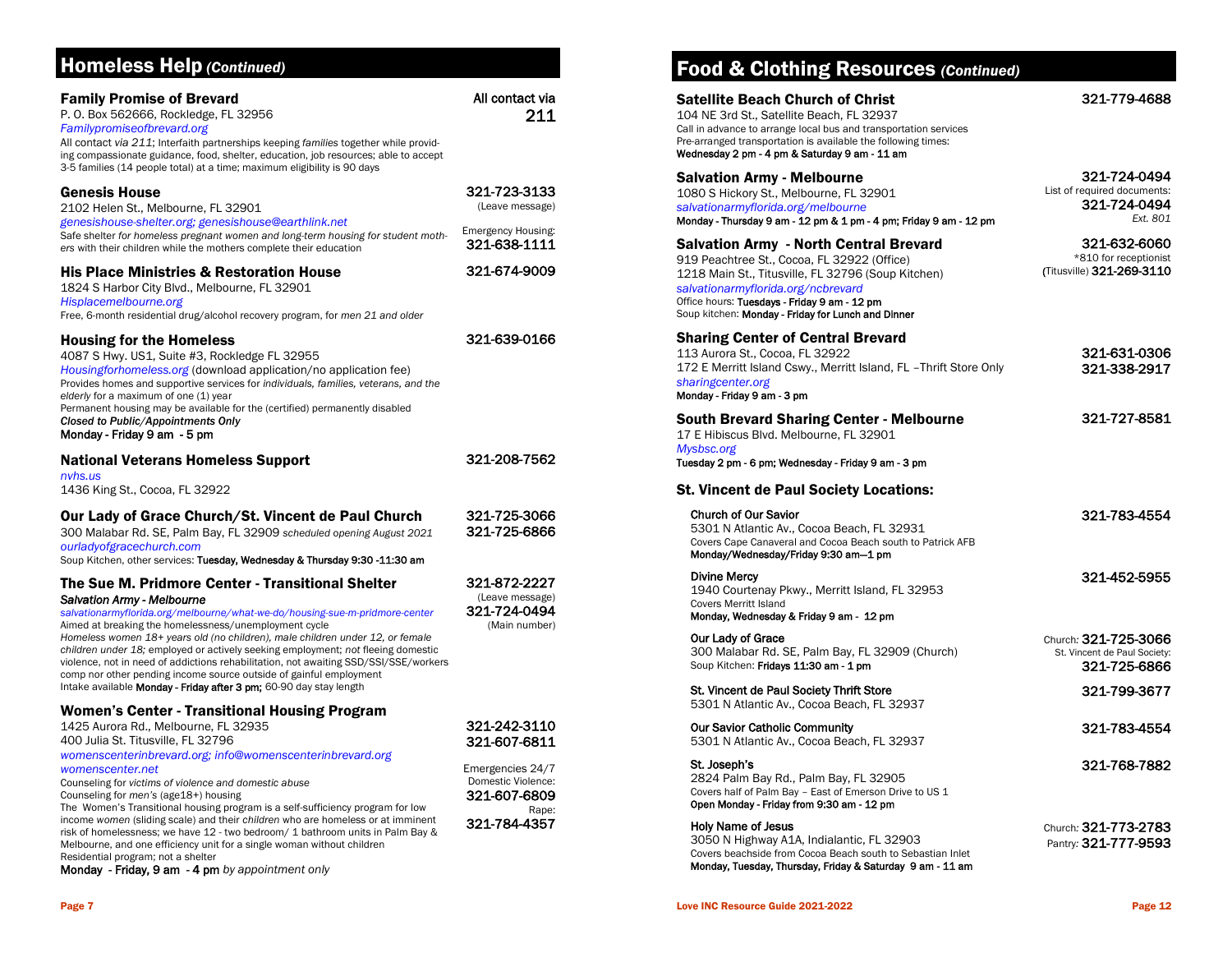## Food & Clothing Resources *(Continued)*

| <b>Daily Bread</b><br>815 E Fee Av., Melbourne, FL 32901<br>kera@dailybreadinc.org<br>Free, hot mid-day meal, showers, laundry and mail service.<br>Seven (7) days/week, 365 days/year 8 am - 1:30 pm                                                                                                                                                                                                                                                                                                                                                                            | 321-723-1060                 |
|----------------------------------------------------------------------------------------------------------------------------------------------------------------------------------------------------------------------------------------------------------------------------------------------------------------------------------------------------------------------------------------------------------------------------------------------------------------------------------------------------------------------------------------------------------------------------------|------------------------------|
| East Coast Christian Center (Food only)<br>680 N Courtenay Pkwy., Merritt Island, FL 32953<br>Eccc.us<br>*Must have valid Florida photo ID<br>Tuesdays & Thursdays 9 am - 11 am                                                                                                                                                                                                                                                                                                                                                                                                  | 321-452-1060                 |
| <b>Food Stamps</b><br>SNAP, WIC, EBT, Cash Assistance, Medicaid, etc.<br>myflorida.com/accessflorida/<br>myflfamilies.com/service-programs/access<br>Monday - Friday 8 am - 5 pm                                                                                                                                                                                                                                                                                                                                                                                                 | 866-762-2237                 |
| Local community partner agencies help the Department of Children and<br>Families (DCF) provide access to public assistance services. For locations<br>where you may apply for Food Stamps, WIC, Cash, or Medicaid, visit:<br>dcf.state.fl.us/access/CPSLookup/search.aspx                                                                                                                                                                                                                                                                                                        | 407-393-6787<br>321-604-4273 |
| <b>Grace Fellowship</b><br>3420 Murrell Rd., Rockledge, FL 32955<br>Food Pantry provides clothing and food<br>Monday 9 am - 10:30 am                                                                                                                                                                                                                                                                                                                                                                                                                                             | 321-636-3051                 |
| <b>Grace United Methodist Church</b><br>65 Needle Blvd., Merritt Island, FL 32953<br>Gumcmi.com<br>Merritt Island Residents only (proof of Brevard County residency required):<br>Clothing closet: 2nd & last Thursday of the month 10 am - 12 pm<br>Country Store/Pantry: select days once per quarter/call for schedule<br>Pantry includes food, clothing, cleaning products, personal care items<br>Government Food: 1st Thursday of month from 9 am until food runs out-<br>Proof of residency & photo ID required                                                           | 321-452-2420                 |
| <b>His Place Ministries</b><br>1824 S Harbor City Blvd., Melbourne, FL 32901<br>tbmhisplace@yahoo.com<br>Tuesday & Friday 10 am - 2 pm                                                                                                                                                                                                                                                                                                                                                                                                                                           | 321-674-9009                 |
| <b>House of Hope Food &amp; Clothing Ministry</b><br>345 Magnolia Av., Merritt Island, FL 32952<br>(West of First Baptist Merritt Island, at Courtenay Parkway & SR-520)<br>Donations accepted Mondays 11 am - 1:30 pm, Wednesdays 8 am - 1:00 pm<br>houseofhope-mi.com; fbchouseofhope@gmail.com<br>ID required, 211 Resources may be available; clothing, bikes, showers, and<br>other services provided; those registered by 10:30 am may make grocery<br>selections, all others get pre-made bag of groceries<br>Mondays (including holidays/bad weather) 6:45 am - 10:30 am | 321-453-0318                 |
| <b>Meals on Wheels</b><br><b>Community Services Council of Brevard</b><br>3600 W King St. #1, Cocoa, FL 32926<br>agingmattersbrevard.org/services/meals-on-wheels<br>No- or low-cost home delivered meals for the elderly and home-bound                                                                                                                                                                                                                                                                                                                                         | 321-639-8770                 |

## Homeless Help *(Continued)*

#### Still Waters Brevard

*www.wholenesstofreedom.org/campaigns/dorms-for-women-and-children* Dormitory for single women/women with children enrolled in the Still Waters Brevard program.

#### Housing Resources [Cocoa Housing Authority](javascript:%20OpenProgram() 828 Stone St., Cocoa, FL 32922 *Haccfl.com* Monday - Thursday 7 am - 5:30 pm 321-636-8535 *Ext. 10* Florida Housing Search *FloridaHousingSearch.org* Free, easy, convenient way to search for affordable housing; calculate how much you can afford for rent; find assisted living resources 877-428-8844 Ext. 7-1-1 for TTY Habitat for Humanity of Brevard County 4515 S Babcock St., Palm Bay, FL 32905 *brevardhabitat.com* Builds/improves homes for *needy families* participating in the process via "sweat equity" Tuesday - Saturday 9 am - 4 pm 321-728-4009 Housing Authority of Brevard County 1401 Guava Av., Melbourne, FL 32934 *habc.us*  County low-income housing, rent based on income; contact Kristen Kimble 321-775-1592 Independent and Transitional Living Program *Children's Home Society chsfl.org/Brevard* Independent living for *youth ages 13-18 in foster care*; transitional living for young adults (ages 18-23) who recently exited foster care 321-752-3170 Neighborhood Up Brevard Greater Heights Apartments 1151 Masterson St., Melbourne, FL 32935 *(Located on Irene Summerford Way, Melbourne) Neighborhoodupbrevard.org* Apply on website; *not a Melbourne Housing Authority property*  321-253-4214 Volunteers of America - Florida 4690 Lipscomb St. NE, Palm Bay, FL 32905 906 Peachtree St., Cocoa, FL 32922 *Voaflorida.org Veterans and Veteran families*  To schedule an app't. Palm Bay: 321-684-7392 Cocoa: 321-631-2963 His Place Ministries 1824 S Harbor City Blvd., Melbourne, FL 32901 *Hisplaceministries.org* Opens at 8 pm 321-674-9009 Opens at 8 pm Sharing Center of Central Brevard 113 Aurora St., Cocoa, FL 32922 *sharingcenter.org* Opens at 6 pm 321-631-0306 Opens at 6 pm Cold Night Shelters - For All *(45°F or Below)*

Love INC Resource Guide 2021-2022 Page 8

applying for VA & other public benefits Monday - Friday 9 am - 5 pm

HUD-VASH Voucher program and public housing; also provides assistance with

Administrative Offices (St. Pete, FL): 727-369-8500

321-425-5494